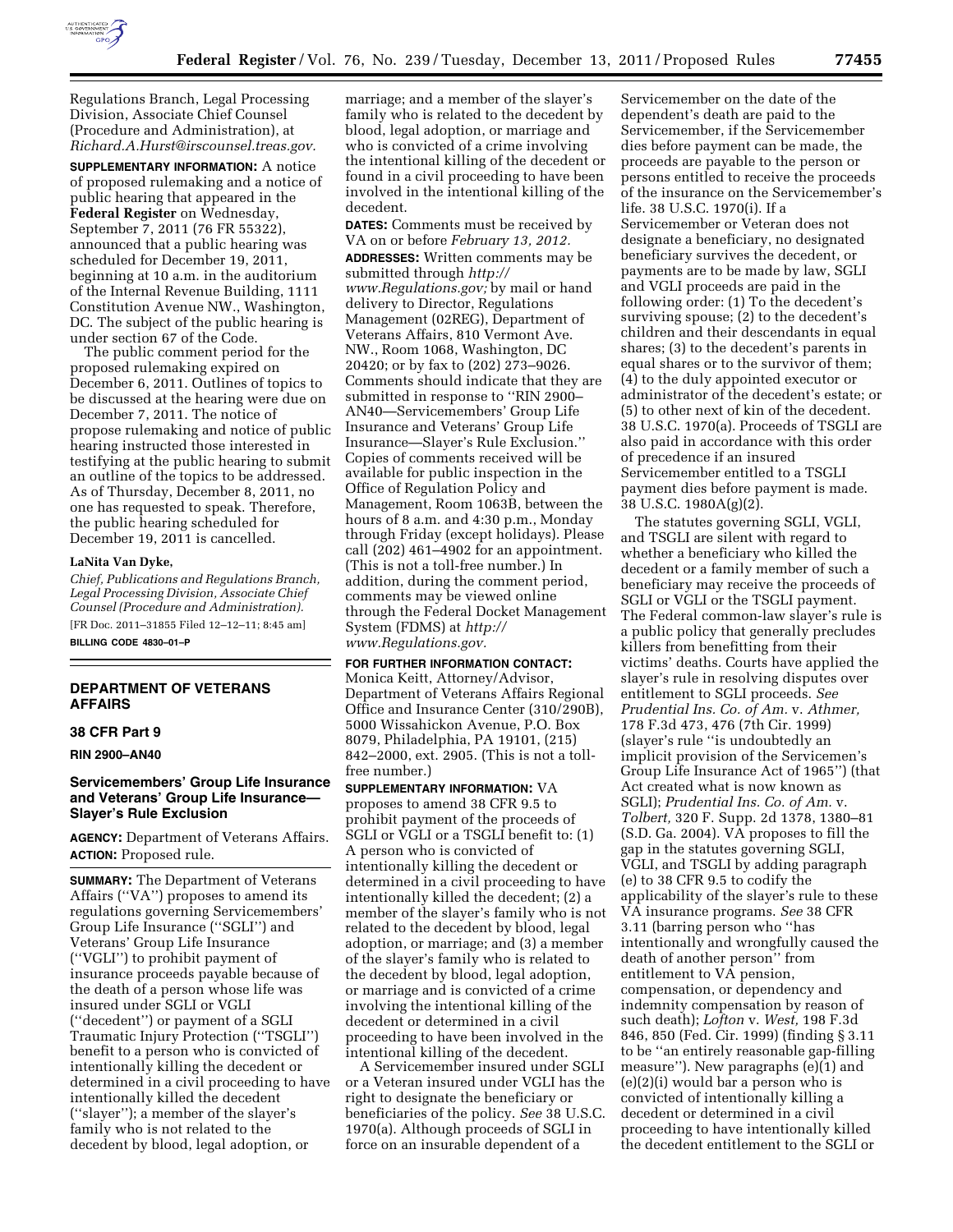VGLI proceeds or a TSGLI payment. Rather than deal with different types of unlawful homicide and the unavoidable variance among different jurisdictions, we have chosen to generally designate the unlawful homicide that triggers the slayer's rule as ''intentionally killing'' the decedent. *Jones* v. *Prudential Life Ins. Co.,* 814 F. Supp. 500, 501 (W.D. Va. 1993) ('' 'The true test [of whether the slayer's rule applies] is whether the beneficiary intentionally took the life of the insured.' '') (quoting *Jackson* v. *Prudential Ins. Co. of Am.,* 254 A.2d 141, 147 (N.J. 1969)).

Some jurisdictions also disqualify members of a slayer's family, other than individuals also related to the victim, from receiving the proceeds of an insurance policy. This is known as the extended slayer's rule and has been applied to SGLI by a Federal court. *Tolbert,* 320 F. Supp. 2d at 1380, 1381– 82. VA proposes to incorporate the extended slayer's rule in new § 9.5(e)(1) and (2)(ii) and (iii) ''to prevent killers from receiving even the 'indirect benefits' of their wrongdoing'' by receiving or inheriting, through relatives, the financial benefits of the killing. *Id.* at 1381 (quoting *Beck* v. *Downey,* 198 F.2d 626, 628 (9th Cir. 1952)); *Athmer,* 178 F.3d at 476–77. Section 9.5(e)(2)(ii) would bar a slayer's family member who is not related to the decedent by blood, legal adoption, or marriage from receiving SGLI or VGLI proceeds. *Id.* at 1381. Section 9.5(e)(2)(iii) would bar a slayer's family member who is related to the decedent by blood, legal adoption, or marriage from receiving SGLI or VGLI proceeds or TSGLI payment if the family member is convicted of a crime involving the intentional killing of the decedent or is determined in a civil proceeding to have been involved in the intentional killing of the decedent. A new § 9.1(l) would define ''member of the family'' for purposes of  $\S 9.5(e)(2)(ii)$  and (iii) to mean an individual with any of the following relationships to a person who is convicted of intentionally killing the decedent or determined in a civil proceeding to have intentionally killed the decedent: (1) Spouse; (2) biological, adopted, or step child; (3) biological, adoptive, or step parent; (4) biological, adopted, or step sibling; (5) biological, adoptive, or step grandparent or grandchild; or (6) domestic partner.

Section 9.5(e)(3) would bar entitlement to SGLI or VGLI proceeds or a TSGLI payment to a person described in paragraph (2) or a member of that person's family described in paragraph (2) even though the criminal conviction or civil determination is pending appeal. *See Webb* v. *Voirol,* 773 F.2d

208, 211 (8th Cir. 1985); *United Investors Life Ins. Co.* v. *Severson,* 151 P.3d 824, 829–30 (Idaho 2007).

Section 9.5(e)(4)(i) would provide that, if a person is disqualified from receipt of SGLI or VGLI proceeds or a TSGLI payment under § 9.5(e)(1) and (2), the insurance proceeds or TSGLI payment would be paid in the following order of precedence: (1) To the next eligible beneficiary as designated by the servicemember or former servicemember; (2) to the decedent's surviving spouse; (3) to the decedent's child or children, in equal shares, and descendants of deceased children by representation; (4) to the decedent's parents, in equal shares, or to the survivor of them; (5) to the duly appointed executor or administrator of the decedent's estate; or (6) to the decedent's next of kin as determined by the Insurer under the laws of the decedent's domicile at the time of the decedent's death. Under § 9.5(e)(4)(ii), payment to any person under paragraphs (e)(4)(i) would bar recovery by any other person.

VA proposes that this rule would be applicable to any claim for SGLI or VGLI proceeds, including a claim for a payment under § 9.20, Traumatic injury protection, filed before the effective date of the rule that has not been paid as of the effective date of this rule and to any claim filed on or after the effective date of the rule.

### **Unfunded Mandates**

The Unfunded Mandates Reform Act of 1995 requires, at 2 U.S.C. 1532, that agencies prepare an assessment of anticipated costs and benefits before issuing any rule that may result in an expenditure by State, local, and Tribal governments, in the aggregate, or by the private sector, of \$100 million or more (adjusted annually for inflation) in any year. This proposed rule would have no such effect on State, local, and Tribal governments or on the private sector.

#### **Paperwork Reduction Act**

This proposed rule contains no provisions constituting a collection of information under the Paperwork Reduction Act (44 U.S.C. 3501–3521).

## **Executive Orders 12866 and 13563**

Executive Orders 12866 and 13563 direct agencies to assess the costs and benefits of available regulatory alternatives and, when regulation is necessary, to select regulatory approaches that maximize net benefits (including potential economic, environmental, public health and safety effects, and other advantages; distributive impacts; and equity).

Executive Order 13563 (Improving Regulation and Regulatory Review) emphasizes the importance of quantifying both costs and benefits, reducing costs, harmonizing rules, and promoting flexibility. Executive Order 12866 (Regulatory Planning and Review) defines a ''significant regulatory action,'' which requires review by the Office of Management and Budget (OMB), as ''any regulatory action that is likely to result in a rule that may: (1) Have an annual effect on the economy of \$100 million or more or adversely affect in a material way the economy, a sector of the economy, productivity, competition, jobs, the environment, public health or safety, or State, local, or Tribal governments or communities; (2) Create a serious inconsistency or otherwise interfere with an action taken or planned by another agency; (3) Materially alter the budgetary impact of entitlements, grants, user fees, or loan programs or the rights and obligations of recipients thereof; or (4) Raise novel legal or policy issues arising out of legal mandates, the President's priorities, or the principles set forth in this Executive Order.''

The economic, interagency, budgetary, legal, and policy implications of this regulatory action have been examined and it has been determined not to be a significant regulatory action under Executive Order 12866.

#### **Regulatory Flexibility Act**

The Secretary of Veterans Affairs hereby certifies that this proposed rule will not have a significant economic impact on a substantial number of small entities as they are defined in the Regulatory Flexibility Act, 5 U.S.C. 601– 612. This proposed rule would directly affect only individuals and would not directly affect any small entities. Therefore, pursuant to 5 U.S.C. 605(b), this proposed rule is exempt from the initial and final regulatory flexibility analysis requirements of sections 603 and 604.

## **Catalog of Federal Domestic Assistance Number and Title**

The Catalog of Federal Domestic Assistance number and title for the program affected by this document is 64.103, Life Insurance for Veterans.

#### **Signing Authority**

The Secretary of Veterans Affairs, or designee, approved this document and authorized the undersigned to sign and submit the document to the Office of the Federal Register for publication electronically as an official document of the Department of Veterans Affairs. John